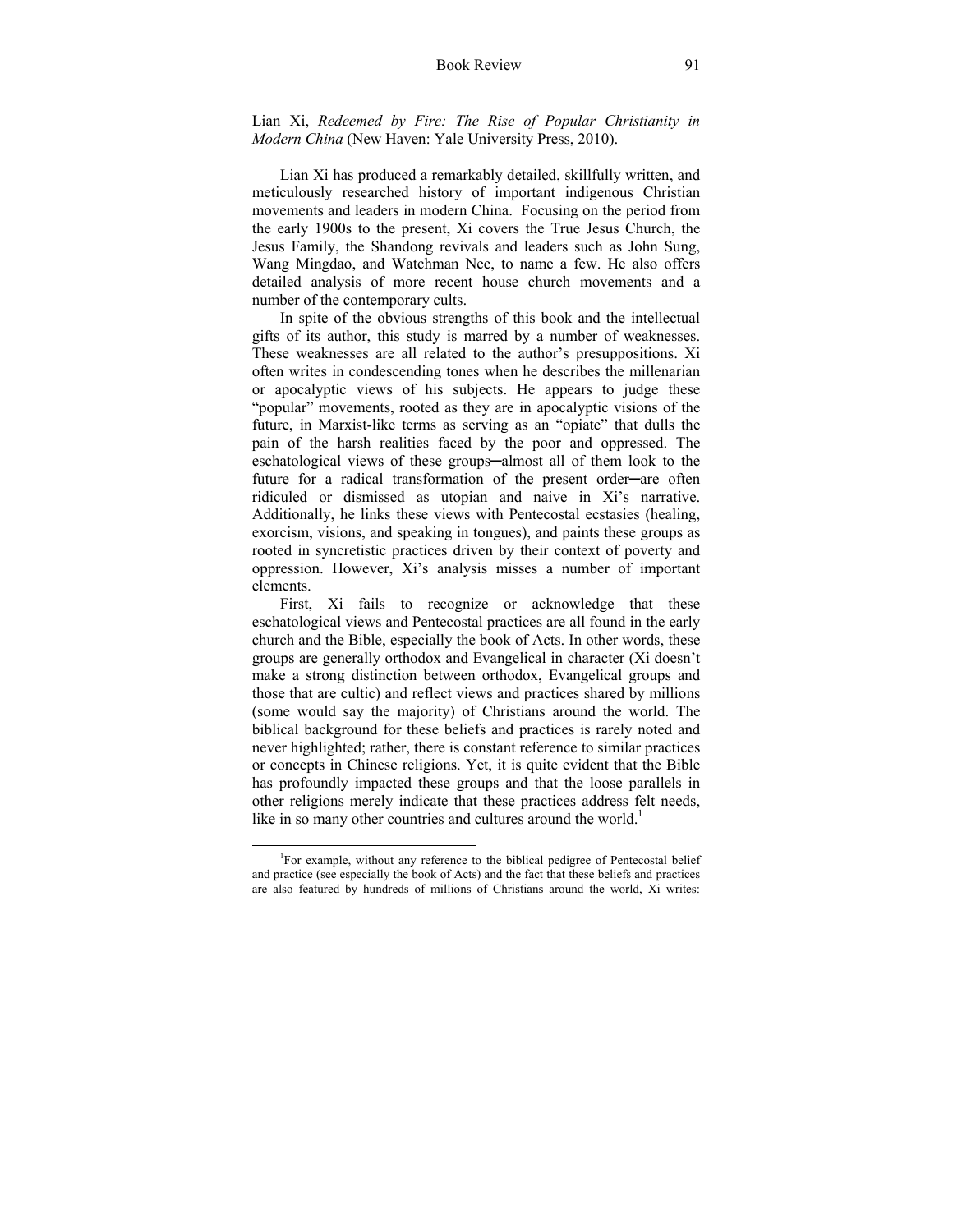Xi also appears to dismiss apocalyptic and millenarian eschatological views as escapist and, at best, irrelevant. Here he fails to acknowledge that these views have been a part of the Christian faith from the earliest of days (most would trace them back to Jesus), are firmly rooted in the Bible, and have left an extremely positive legacy. Although it might appear counter-intuitive, people with a strong faith in the second coming of Jesus have been empowered and active in alleviating and transforming lives and societies in the present world. A strong and clear vision of the future enables Christians to live moral and heroic lives of service in this present age. $<sup>2</sup>$  The escapist narrative so</sup> often touted by sociologists and not a few theologians simply is not accurate and needs to be challenged.

The same might be said for Xi's dismissal of "Pentecostal ecstasies" (to use his term). His reductionistic perspective also blinds him to the incredibly positive legacy left by a century of Pentecostal pioneers. According to Xi, Pentecostal manifestations such as healings, exorcisms, visions, and tongues, like the apocalyptic views noted above, are symptoms generated by a life of deprivation and impoverishment. But this judgment, which was often championed by a previous generation of sociologists, is now tired and outdated. It has been proven to be based on faulty premises (these experiences are the result of poverty and oppression) and simply does not accurately reflect the current data available.<sup>3</sup> More importantly, it misses the incredible impact that the Pentecostal faith is having on the faithful around the world. As sociologist David Martin notes, Pentecostals are having a tremendous impact among the poor of Latin American precisely because of the clarity of their message, rooted in the Bible. With reference to the challenges facing poor families in Brazil, which are often ravaged by the pull of "a culture of machismo, drink, sexual conquest, and carnival," Martin writes: "It is a contest between the

-

<sup>&</sup>quot;Instead of bringing back to life withered Western faith, the Chinese were fashioning a Christian faith that increasingly revealed continuities with indigenous folk religion, which also made a startling comeback during the same period, attracting some two hundred million worshippers at the turn of the twenty-first century" (*Redeemed by Fire*, 230). 2

David Martin aptly notes, "Pentecostals belong to groups which liberals cast in the role of victim, and in every way they refuse to play that role." (*Pentecostalism: The World Their Parish* [Oxford: Blackwell, 2002], 10). Although it often goes unrecognized, Pentecostals around the globe are having a dramatic social impact. But they are doing so precisely because they are focused on a clear biblical message of repentance, forgiveness, transformation, and hope. 3

<sup>&</sup>lt;sup>3</sup>For example, Max Turner writes, "Contrary to earlier claims, there is no evidence that 'tongues speech' is correlated with low intellect, education, social position or pathological psychology." (*The Holy Spirit and Spiritual Gifts: Then and Now* [Carlisle: Paternoster, 1996], 305). See also the numerous studies he cites.